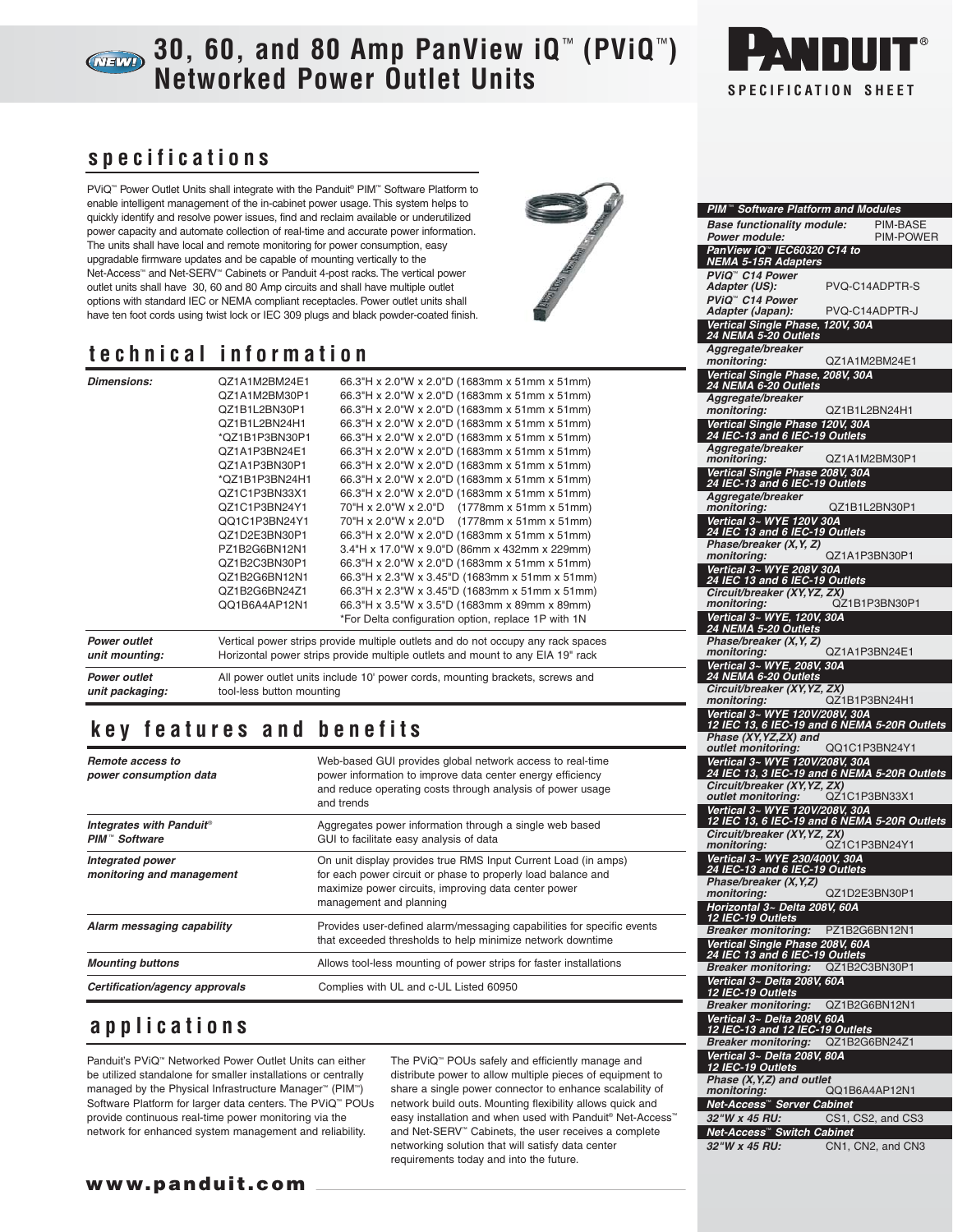# **30, 60, and 80 Amp PanView iQ** ™ **(PViQ** ™**) Networked Power Outlet Units**